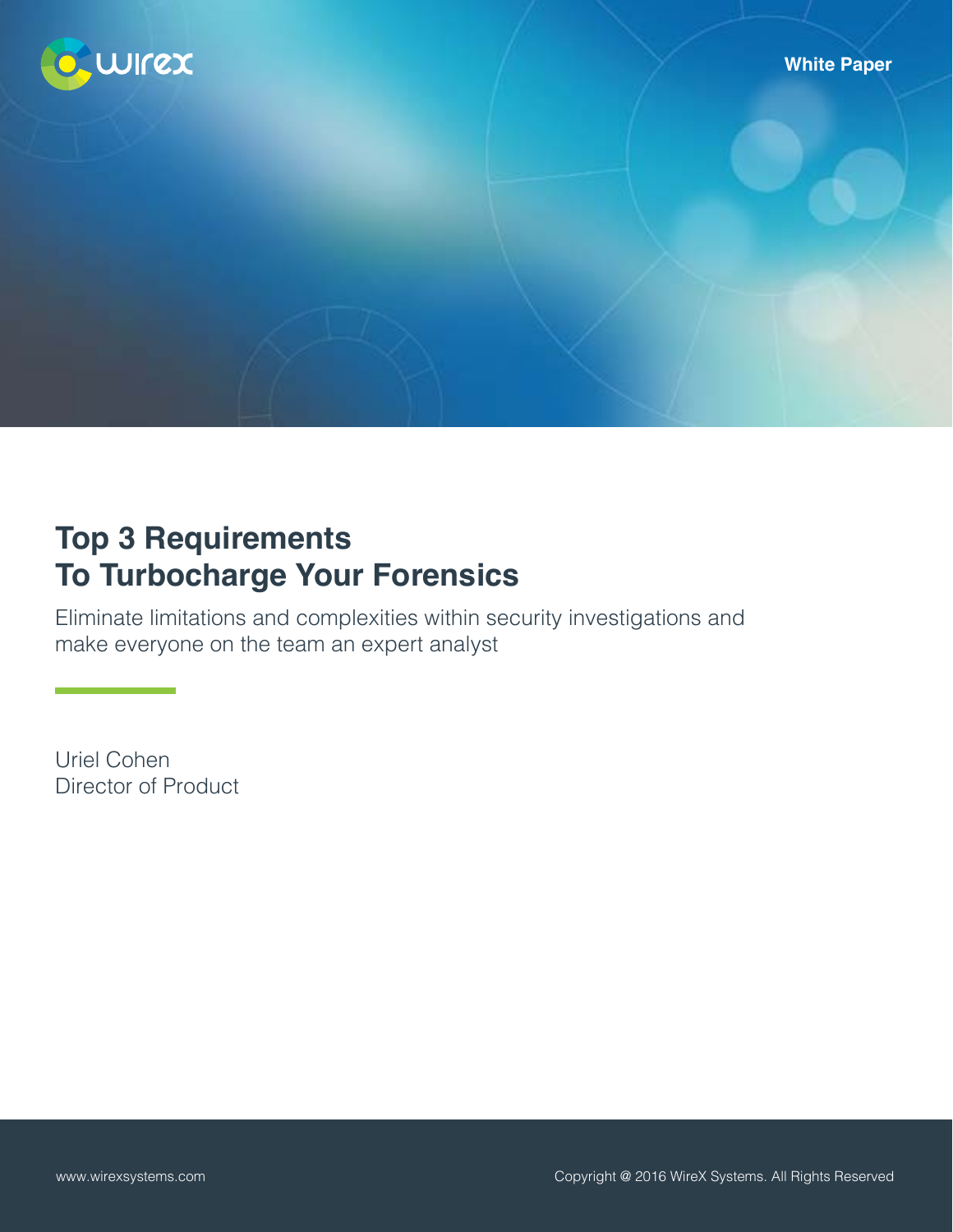### Executive **Summary**

Recent years have taught us that no one is immune to security breaches. Organizations from all sectors are under constant pressure to identify successful attacks and respond quickly in order to minimize damage and losses.

Unfortunately the investigation tools that are currently available have failed to meet enterprise business needs. Log-based solutions are inherently incomplete as they are missing the actual data, and packet-based forensics tools are too difficult to use and cannot scale in bandwidth and requisite storage capacity. Even wellfunded security teams find it hard to handle the constant alerts triggered by their own security measures.

To overcome today's forensics challenges, security teams must arm themselves with better tools to get access to the detailed information they need, but also save effort and time in the process. To help you find the right solution for your organization, the following set of requirements provides key guidelines for performing successful security investigations.

*By 2020 60% of enterprise information security budgets will be allocated for rapid detection and response approaches, up from less than 20% in 2015.*

*-Gartner Security & Risk Management Summit 2015*

### **IN THIS PAPER, YOU WILL LEARN:**

- The blind spots inherent in the traditional forensics approach
- Top 3 considerations when adopting a new forensics technology
- How to overcome the complexities and limitations of security investigations
- How WireX Network Forensics Platform can provide security professionals at all levels the ability to make faster and more informed decisions based on greater context and history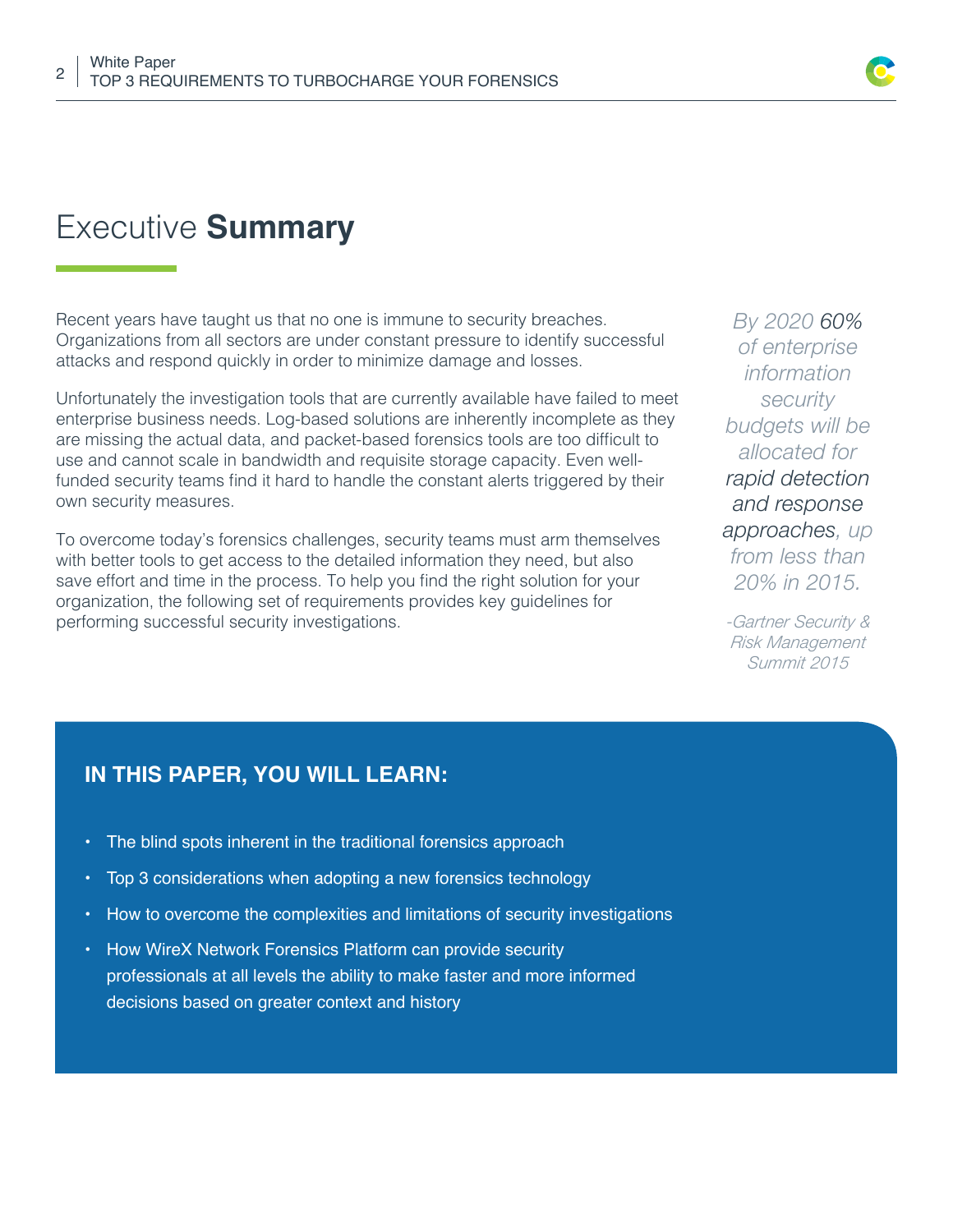# When Under Attack **Are You Confident You Can Deal With It?**

The increasing volume of sophisticated threats repeatedly demonstrates the inevitability of compromise. Enterprise networks are more vulnerable in the landscape of targeted phishing, fraud scams and vulnerable web applications, meanwhile prevention systems are incapable of providing a silver bullet for protection.

While every organization may expect some of its assets to get compromised, the key question is how fast the security team reacts once the attacker has crossed the first perimeter. This lag between breach and response is critical. Security alerts should be reviewed and once validated as real threats, a detailed investigation must be performed quickly. Security teams need to be able to figure out the attack surface, identify the extent of any data loss and perform root-cause analysis, in order to effectively mitigate the incident before it becomes a full-blown breach. Reducing investigation time exponentially assists in shrinking the damage of potential breaches and exposure to business risks.

Best practices require organizations to adjust to this changing landscape by rebalancing their resources from fortifying security controls to rapid detection and response initiatives. Post-infection analysis methods must be actively embraced, SOC teams need to be reinforced, and incident response processes have to be established - all to keep up with the continued flood of security incidents.

*76% of organizations were affected by a successful cyberattack in 2015.*

*-CyberEdge Group, Cyberthreat Defense Report, 2016*

### **THE CRITICAL LAG TIME BETWEEN BREACH AND RESPONSE**

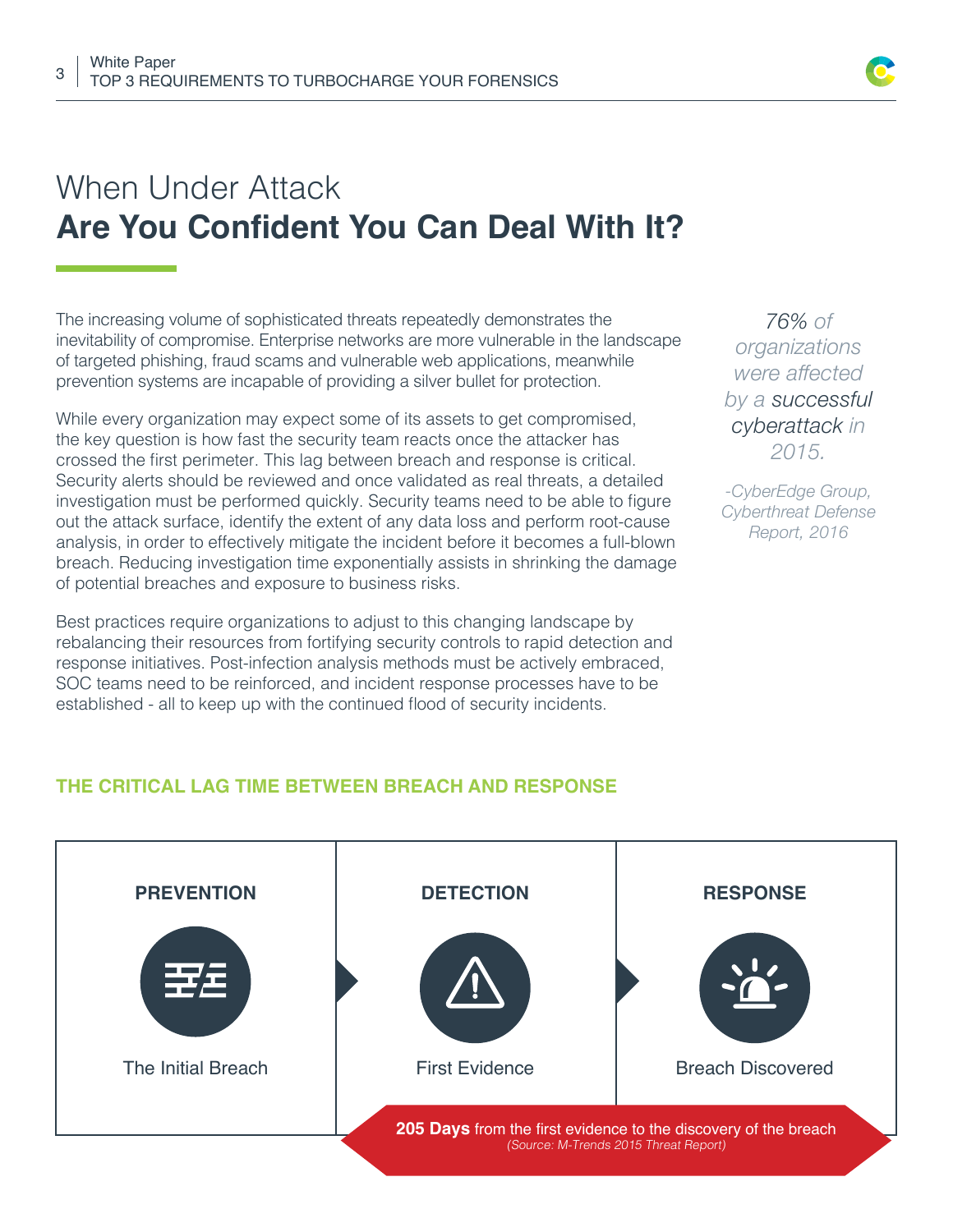

# The Forensics Paradox: **With Or Without The Data, You Are Left Blind**

One of the most critical and persistent challenges in the cyber industry today is lack of quality data. This causes security teams to spend too much time handling potential incidents, and also to miss vital information for the investigation. Unfortunately, today's currently available investigation tools don't make it easy for organizations to speed-up this process:

### **Log-based solutions:**

#### **Inherently incomplete as the actual content is missing**

A typical security team deploys dozens of solutions and is provided with countless logs and alerts. As the traditional approach of correlating events using SIEM may be an important step in prioritizing investigations, spending time on log analysis is rarely enough and turns the investigation into guesswork. Security teams are limited to high-level metadata and are left blind to security threats targeting their network.

#### **Packet-based forensics tools:**

#### **Highly complicated. Limited history. Too slow.**

When trying to gain better visibility in order to support effective investigations, some organizations adopt network forensics solutions that are designed to retain and analyze full packet capture (PCAP) data. However, security teams that are currently using these types of tools report significant barriers when trying to get value from them. First, these tools require advanced skillsets only a few team members possess. Second, recording traffic at an enterprise-scale is often restricted by costly storage investments to only several days. Unfortunately because most security breaches take weeks to months to discover, the value of these tools is therefore greatly diminished.

This reality creates a difficult situation. While conventional approaches do not get the job done, the cost and complexity involved in the adoption of forensics solutions are making them infeasible in most environments. Organizations are left without the ability to investigate the constant alerts triggered by their own security measures.

*Nearly 70% of the time spent by security staff responding to malware alerts is wasted because of faulty intelligence.*

*-Ponemon Research, The Cost Of Malware Containment, 2015*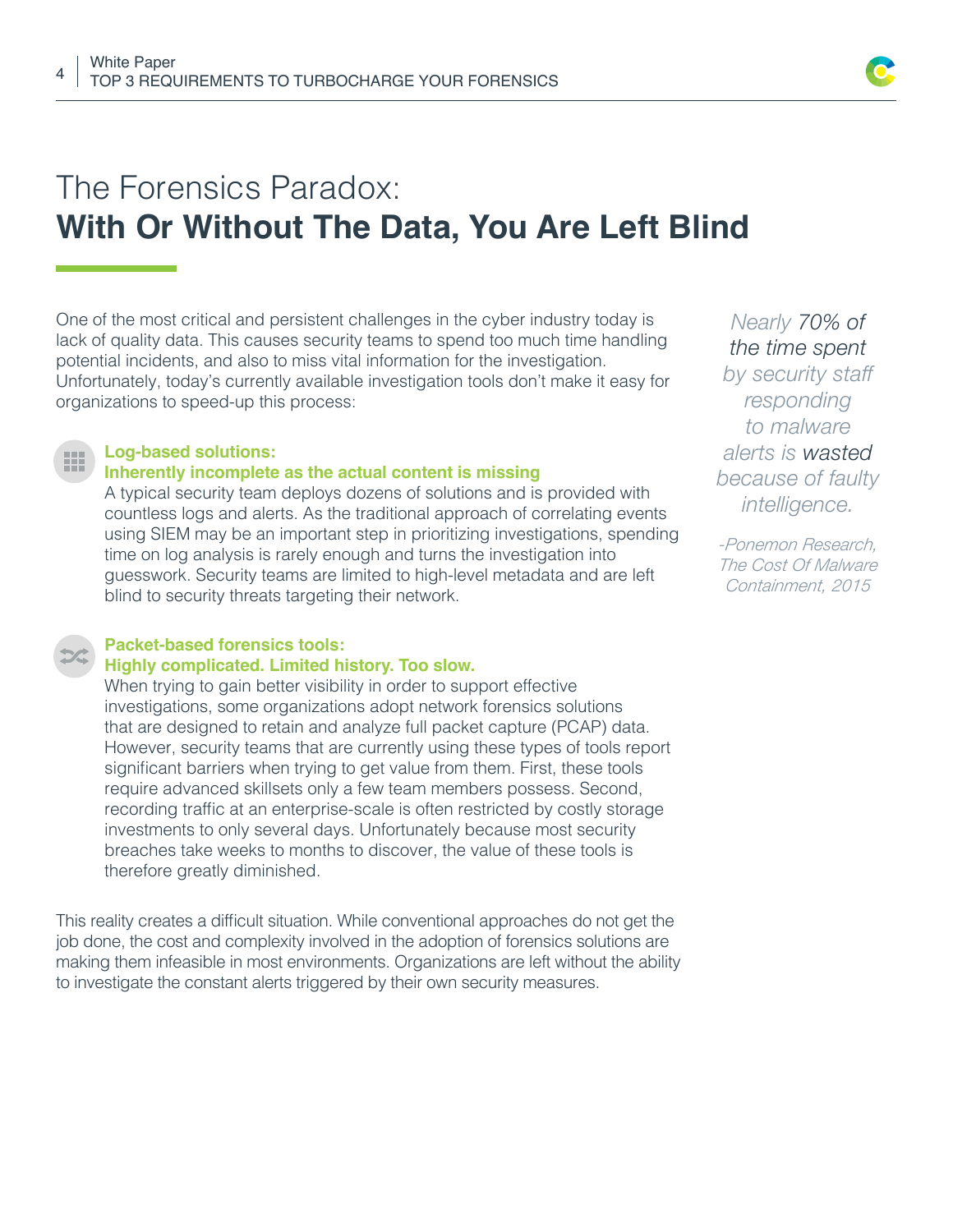

# Three Fundamental Requirements **For Effective Security Investigations**

Most organizations lack the manpower and visibility needed to properly investigate every alert. Security teams are often faced with the choice of ignoring potential incidents, or devoting excessive resources in order to gain more understanding into what has happened. Automated detection followed by correlations to reduce false positives are indeed important steps in mitigating this burden. However, the majority of work still relies on the actual investigation phase. Even the bestequipped analysts find themselves sorting through mountains of packet captures and unrecognized network sessions, unable to provide quick answers to critical questions. How does an enterprise change this?

In order to provide security teams with the ability to react quickly and accurately to cyber-attacks and overcome the time, human-resources and technical limitations, here are the three fundamental requirements for consideration:

**The heavy lifting of data analysis must be automated to overcome skill-set barriers**

The current recognized shortage of skills in cybersecurity creates a major bottleneck in facilitating forensics investigations. Organizations must support users who lack deep expertise, so that front-line responders can handle more complex investigations thus escalate fewer tickets. The forensics solution may collect valuable data for investigating a threat, but if further manual analysis is required just to find the relevant data and understand what it means, it is likely to be lost in the shuffle. Security teams should not waste precious time drilling into sessions with Wireshark-like tools when trying to understand what is happening in the network. This is why a key evaluation factor when choosing a forensics tool should be ease of use. Today's solutions should be able to do all the heavy lifting of data analysis to automatically translate network packets and sessions into intuitive, searchable intelligence that can be used without labor-intensive efforts.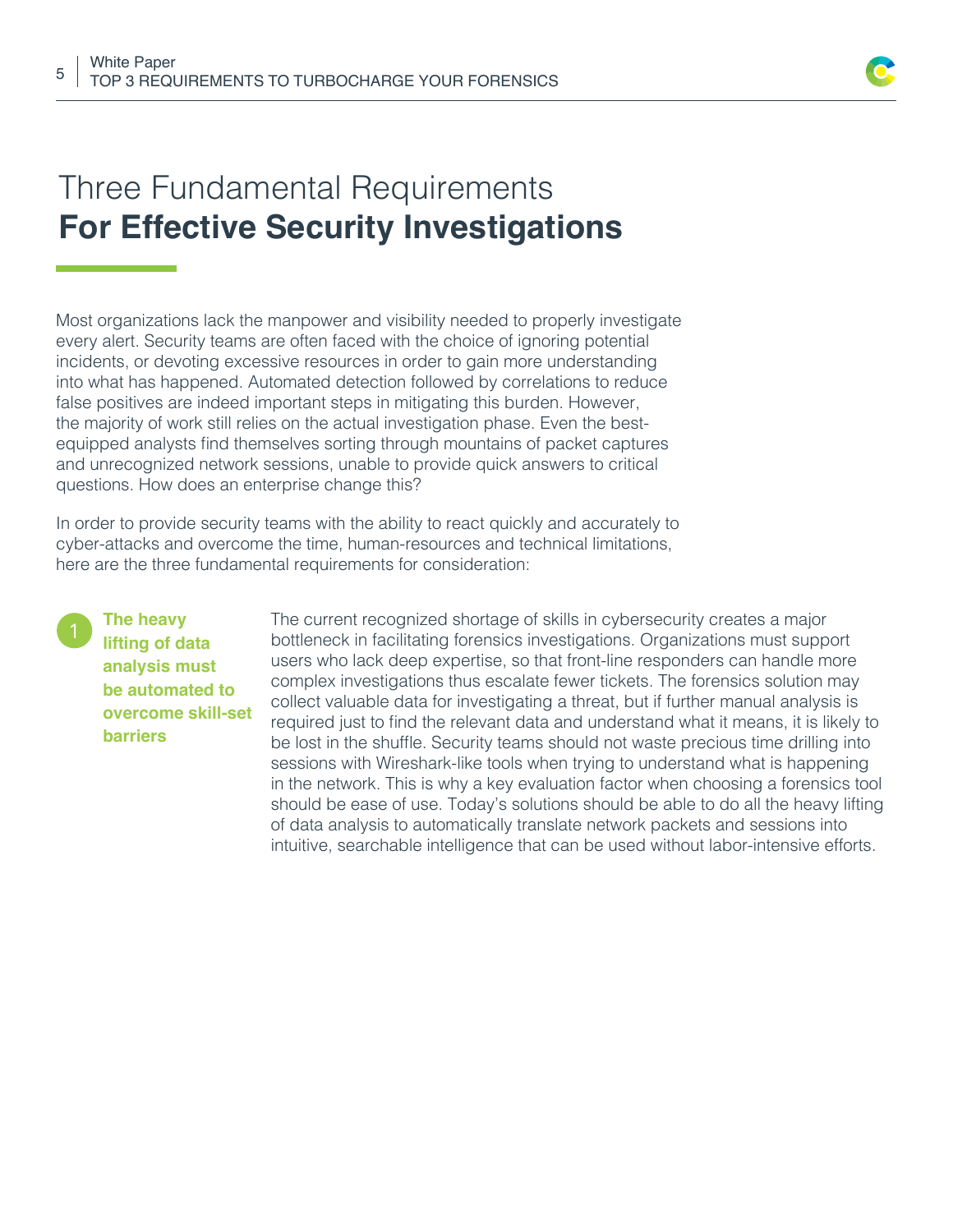

### 2 **Organizations need complete visibility into application contents and user activities**

The traditional approach of correlating events from different sources using SIEM has proven insufficient for performing investigations. Enterprise visibility should extend beyond logs and flow data in order to validate security alerts and determine the extent of successful attacks. Security teams need immediate access into information traversing the network to be able to answer when data was accessed, by whom, where it traveled to, and what was in it. This includes the actual payloads of network conversations, rather than just the metadata – the content of emails, chats, file transfers, business transactions, DNS lookups, search queries, authentications, as well as remote desktop sessions. All of this is essential intelligence that needs to be available in order to perform effective security investigations.

**investigations require much greater retention periods of forensics data**

<sup>3</sup> **Proper** 

The ability to look back in time to investigate historical security incidents is critical, but by the time organizations discover a breach, it's usually too late. According to Mandiant 2015 Threat Report, an attacker has a free rein in breached environments for approximately 205 days before being mitigated. Organizations are doing their best effort to collect data for forensics investigations however they are facing significant storage limitations. As high-level metadata is insufficient, the current approach is to capture and store full packet-data for later analysis. A quick calculation shows that a 10GbE link will require about 110TB of storage for recording a single day of traffic. Security teams are often restricted to merely several days' retention periods, considering the capacity of a typical enterprise infrastructure. While most security breaches take weeks to months to discover, the value of traditional solutions that entail full packet capture is clearly diminished. To overcome this challenge and get access to the historical content required for proper investigations, organizations need to take a different approach and work with solutions that can increase forensics data retention periods from days to many months in order to reveal the full story before, during and after an attack.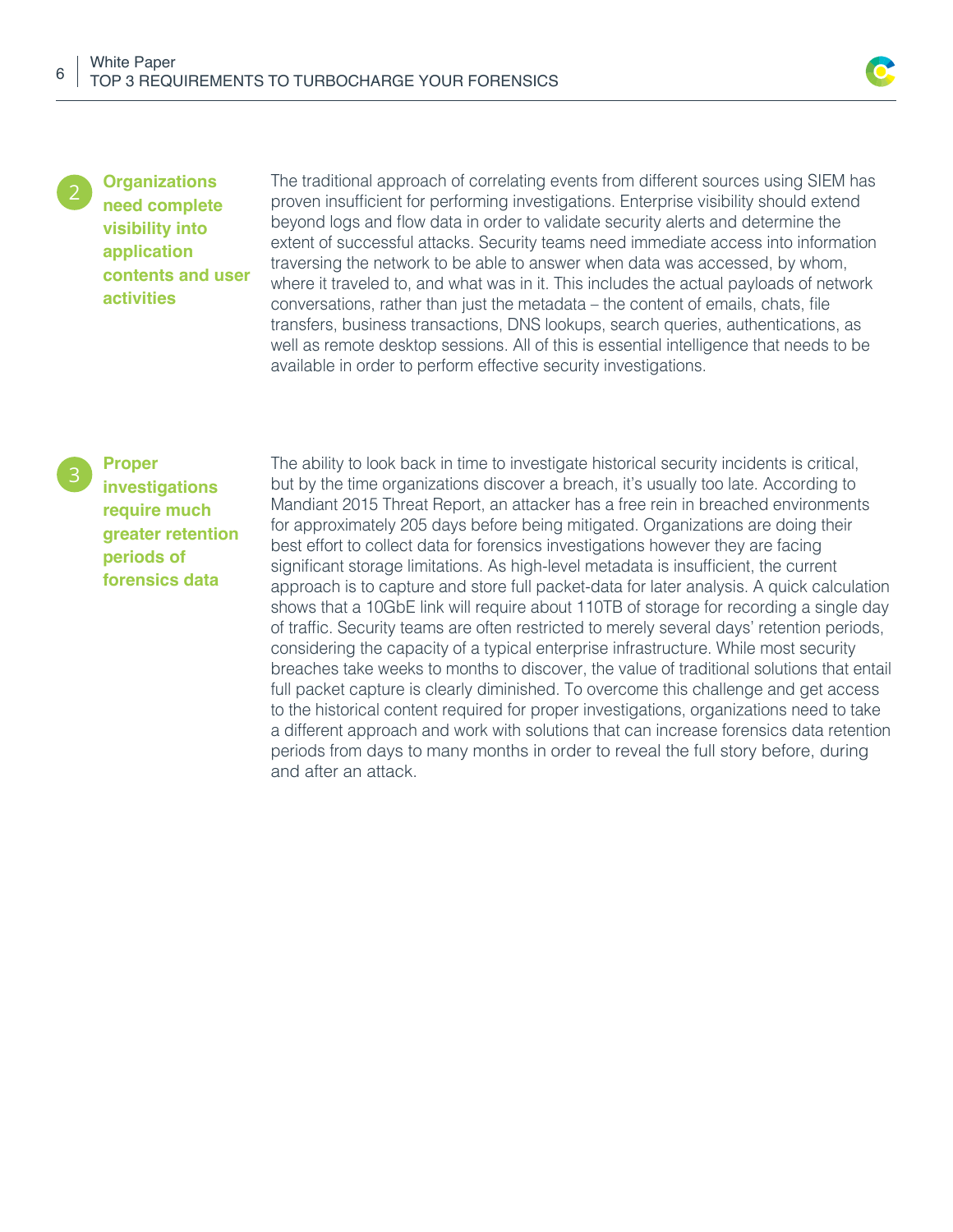

### WireX Systems: A New Paradigm Shift **Network Forensics. Evolved.**

New innovations in security are changing the way organizations can approach security investigations. The WireX Network Forensics Platform (NFP) helps enterprises evolve their forensics to better meet today's demanding requirements with the most advanced, cost-effective, large-scale network forensics solution. WireX's Contextual Capture™ delivers organizations the technology foundation to overcome the challenges associated with collecting and analyzing essential data for security investigations.

Rather than simply capturing raw packets, WireX NFP continuously reconstructs the entire OSI stack into comprehensive intelligence, with details on user behaviors and application contents. By combining massive-scale monitoring, unique analysis technology, big-data analytics and built-in integrations with existing tools and workflows, security teams are able to gain better understanding to the full kill chain of cyber attacks.

| <b>REMOVE</b><br><b>SKILL-SET</b><br><b>BARRIERS</b>       | Comprehensive security intelligence delivered in actual human-readable form<br>which can be immediately understood. This allows security professionals at<br>all levels; security managers, SOC operators, analysts and incident response<br>teams – to search, view and interact quickly and intuitively with content-level<br>data without significant manual work requiring deep expertise.                                                                                 |
|------------------------------------------------------------|--------------------------------------------------------------------------------------------------------------------------------------------------------------------------------------------------------------------------------------------------------------------------------------------------------------------------------------------------------------------------------------------------------------------------------------------------------------------------------|
| <b>GAIN</b><br><b>GREATER</b><br><b>VISIBILITY</b>         | Optimal content and behavior-aware visibility at both the perimeter and the<br>infrastructure network. Security teams can view the precise information<br>traversing the network and the related user actions performed, while at the<br>same time zoom-in to business transactions within the core network. Our<br>customizable analysis modules can provide the same level of visibility into<br>proprietary homegrown applications, as it does for enterprise applications. |
| <b>BOOST</b><br><b>FORENSICS</b><br><b>HISTORY</b>         | A solution that easily scales to support the needs of the world's largest<br>organizations. Security teams can cost-effectively store many more months<br>of forensics data within the same budget-providing them with up to 25X<br>longer retention periods over traditional solutions with even greater context<br>and visibility.                                                                                                                                           |
| <b>ACCELERATE</b><br><b>SOC AND IR</b><br><b>PROCESSES</b> | Adaptive workflows and easy to use investigation tools to streamline forensics<br>processes. The WireX NFP integrates with the existing security infrastructure,<br>such as leading SIEM and threat intelligence solutions, and provides<br>management tools to support the entire investigation life-cycle, as well as<br>collaboration and knowledge sharing across team members.                                                                                            |